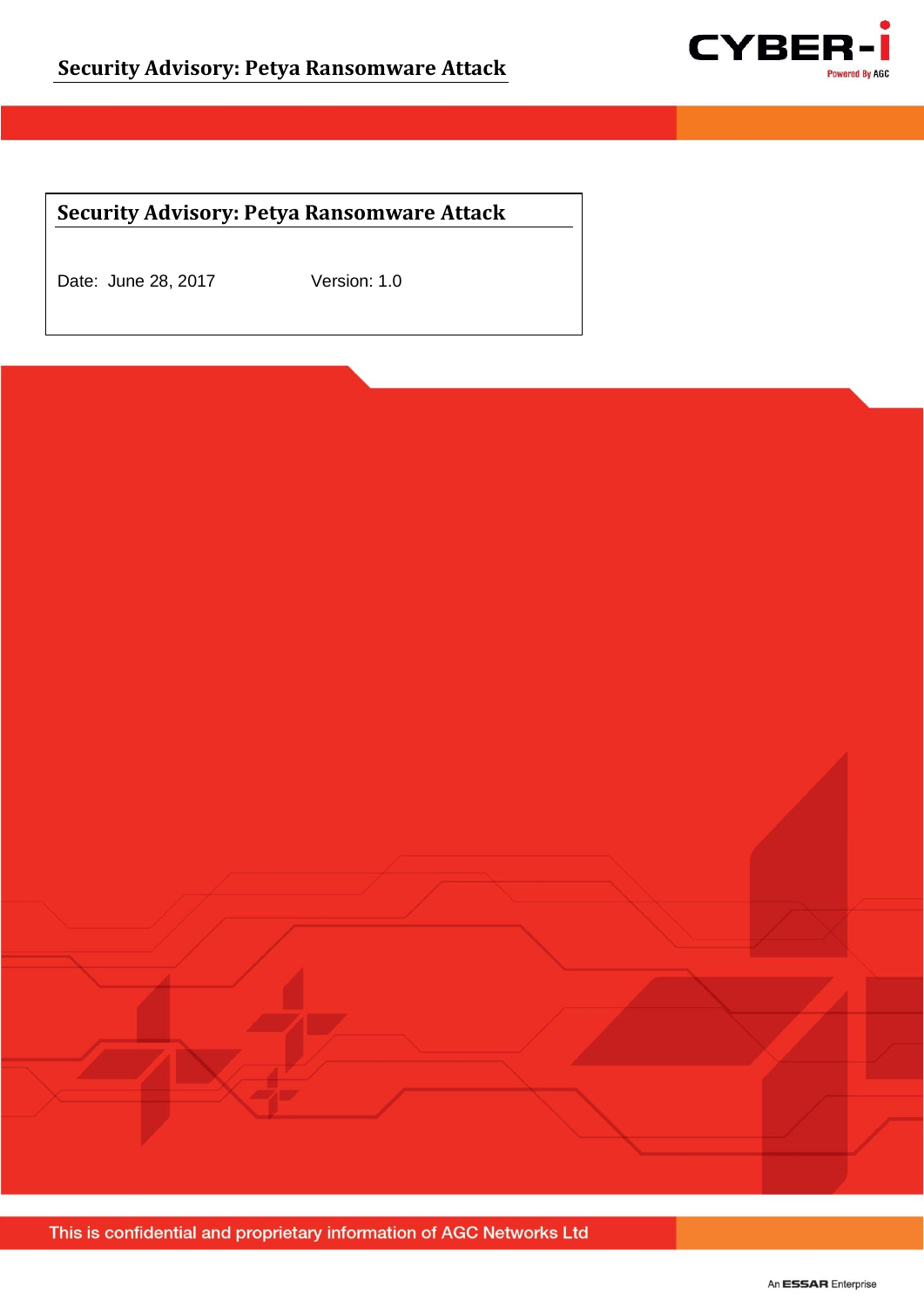

## **CRITICAL ALERT Variants of Petya Ransomware Spreading With EternalBlue Variants of Petya Ransomware Spreading With EternalBlue**

Original Issue Date:- June 28, 2017 Type:- Ransomware Severity:- High

It has been reported that variants of Petya ransomware is spreading quickly by leveraging the EternalBlue Exploit [MS17-010] targeting Windows SMB file sharing protocol. The malware encrypt the Master File Tree (MFT) tables for NTFS partitions and overrides the Master Boot Record (MBR) with a custom boot loader making the system unusable.

There are open source reports about the usage of Microsoft Office HTA handler vulnerability [CVE-2017-0199] as one of the infection vector.

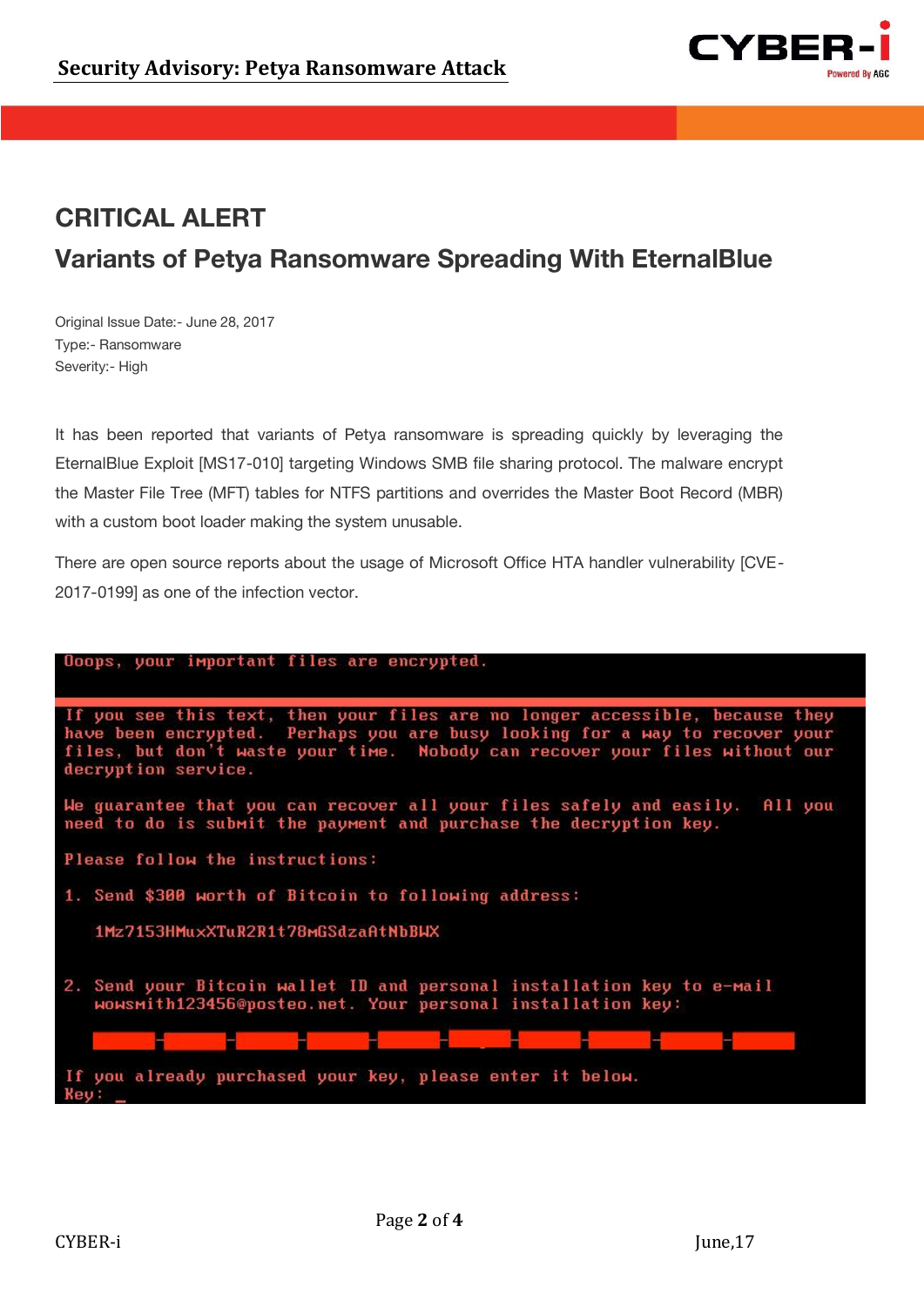

## **Recommendations**

- In order to prevent infection, users and organizations are advised to apply patches to Windows systems as mentioned in Microsoft Security Bulletin MS17-010. <https://technet.microsoft.com/library/security/MS17-010>
- Perform regular backups of all critical information to limit the impact of data or system loss and to help expedite the recovery process. Ideally, this data should be kept on a separate device, and backups should be stored offline.
- Block SMB ports on Enterprise Edge/perimeter network devices [UDP 137, 138 and TCP 139, 445] or Disable SMBv1.
- <https://support.microsoft.com/en-us/help/2696547>
- Don't open attachments in unsolicited e-mails, even if they come from people in your contact list, and never click on a URL contained in an unsolicited e-mail, even if the link seems benign. In cases of genuine URLs close out the e-mail and go to the organization's website directly through browser.
- Restrict execution of powershell /WSCRIPT/ PSEXEC / WMIC in enterprise environment Ensure installation and use of the latest version (currently v5.0) of PowerShell, with enhanced logging enabled. script block logging, and transcription enabled. Send the associated logs to a centralized log repository for monitoring and analysis.
- Establish a Sender Policy Framework (SPF),Domain Message Authentication Reporting and Conformance (DMARC), and DomainKeys Identified Mail (DKIM) for your domain, which is an email validation system designed to prevent spam by detecting email spoofing by which most of the ransomware samples successfully reaches the corporate email boxes.
- Application whitelisting/Strict implementation of Software Restriction Policies (SRP) to block binaries running from %APPDATA%, %PROGRAMDATA% and %TEMP% paths. Ransomware sample drops and executes generally from these locations. Enforce application whitelisting on all endpoint workstations.
- Deploy web and email filters on the network. Configure these devices to scan for known bad domains, sources, and addresses; block these before receiving and downloading messages. Scan all emails, attachments, and downloads both on the host and at the mail gateway with a reputable antivirus solution.
- Disable macros in Microsoft Office products. Some Office products allow for the disabling of macros that originate from outside of an organization and can provide a hybrid approach when the organization depends on the legitimate use of macros. For Windows, specific settings can block macros originating from the Internet from running.
- Configure access controls including file, directory, and network share permissions with least privilege in mind. If a user only needs to read specific files, they should not have write access to those files, directories, or shares.
- Maintain updated Antivirus software on all systems.
- Consider installing Enhanced Mitigation Experience Toolkit, or similar host-level antiexploitation tools.<br>Block
- Block **attachments** of filetypes, exe|pif|tmp|url|vb|vbe|scr|reg|cer|pst|cmd|com|bat|dll|dat|hlp|hta|js|wsf
- Regularly check the contents of backup files of databases for any unauthorized encrypted contents of data records or external elements, (backdoors /malicious scripts.)
- Keep the operating system third party applications (MS office, browsers, browser Plugins) upto-date with the latest patches.
- Follow safe practices when browsing the web. Ensure the web browsers are secured enough with appropriate content controls.